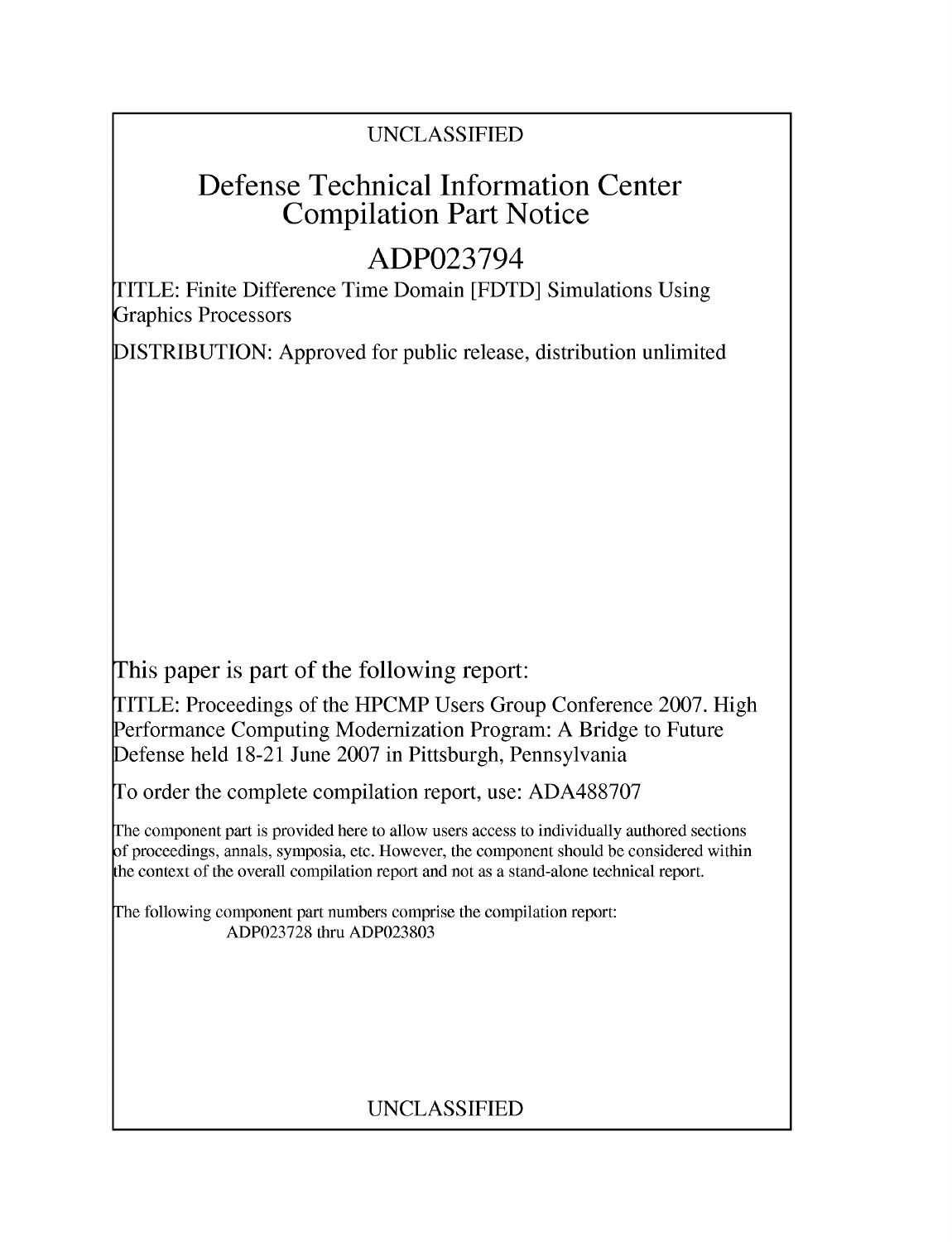### **Finite Difference Time Domain (FDTD) Simulations Using Graphics Processors**

Samuel Adams<sup>†</sup> and Jason Payne Rajendra Boppana *US Air Force Research Laboratory, Human The University of Texas at San Antonio, City-Base, TX TX* **{** samuel. adams, **j** ason.payne **}** @brooks. af.mil boppana@cs.utsa.edu

*implementation of the Finite Difference Time Domain However, newer GPUs, such as NVIDIA's G80, provide (FDTD), which uses a central finite differencing scheme for solving Maxwell's equations for electromagnetics, elements and APIs that allow compiler tools to allow FDTD simulations can be very computationally expensive direct programming of graphics hardware without extra and require thousands of CPU hours to solve on traditional general purpose processors. Modern Cg. Currently, a message passing interface-based Graphics Processing Units (GPUs) found in desktop parallel GPU FDID code is being developed and concernent and and concernent parallel and and concernent being developed and and concernent being being being developed and computers are programmable and are capable of much higher vector floating-point performance than general purpose CPUs.* **1. Introduction**

*This paper shows how GPUs can be used to greatly speedup FDTD simulations. The main objective is to* The FDTD method has long been a popular *leverage GPU processing power for FDTD update* computational method for solving Maxwell's Equations *calculations and complete computationally expensive* for electromagnetics. FDTD can solve models with *simulations in reasonable time. This allows researchers* arbitrary geometries comprised of dielectric materials. to simulate much longer pulse lengths and larger models Additionally, FDTD can easily handle sinusoidal,

graphics processors using Linux, C, OpenGL, Cg, and simulations with large model spaces or long non*commodity GeForce 7 series GPUs. The graphics* sinusoidal waveforms can require a tremendous amount *hardware was accessed through standard OpenGL. The* of floating point calculations and run times of several *FDTD model space was then transferred to the GPU* months or more are possible even on large HPC systems. device memory through OpenGL textures and host **Even for small models of approximately** 10<sup>9</sup> cells, a *readable via frame buffer objects exposed by the OpenGL* simulation of a millisecond duration waveform could *2.0 application programming interface (API). GPU* easily take over a month even on 1,000 processors on a *fragment processors were utilized for the FDTD update* traditional high-performance computing (HPC) cluster. It

 $(140)^3$  cells, the GPU performed FDTD update **prompting a need to investigate methods** of increasing calculations at least 12 times faster than the execution of computational speed for these simulations. In the past few *the same simulation on a contemporary multicore CPU* years, GPUs have shown great promise for general *from Intel or AMD. The use of GPUs shows great* purpose computation codes and methods, such as FDTD. *promise for high performance computing applications like* <sup>1</sup>GPUs have high floating point performance, *FDTD that have high arithmetic intensity and limited or* exceeding the performance of general purpose CPUs by *no data dependencies in computation streams. Until* many times, due to their specialized streaming

*Effectiveness Directorate (AFRL/HE), Brooks Department of Computer Science, San Antonio,*

**Abstract** *CPU-based code needed to be rewritten extensively using special graphics programming language Cg and OpenGL This paper presents a graphics processor based APIs, which is difficult for non-graphics programmers.*

*than was possible in the past.* **than was possible in the past. transient and pulsed sources**, making it a useful tool for *A new FDTD code was developed to leverage* many problems in electromagnetics. However, *computations via Cgfragment programs.* is obvious that current FDTD codes running on existing For models that were sufficiently large, greater than **HPC** clusters are not viable for this class of problems,

*recently, to use GPUs as a co-processor, the normal* architecture. In the past few years, programmability of

tGeneral Dynamics Information Technology, Needham Heights, MA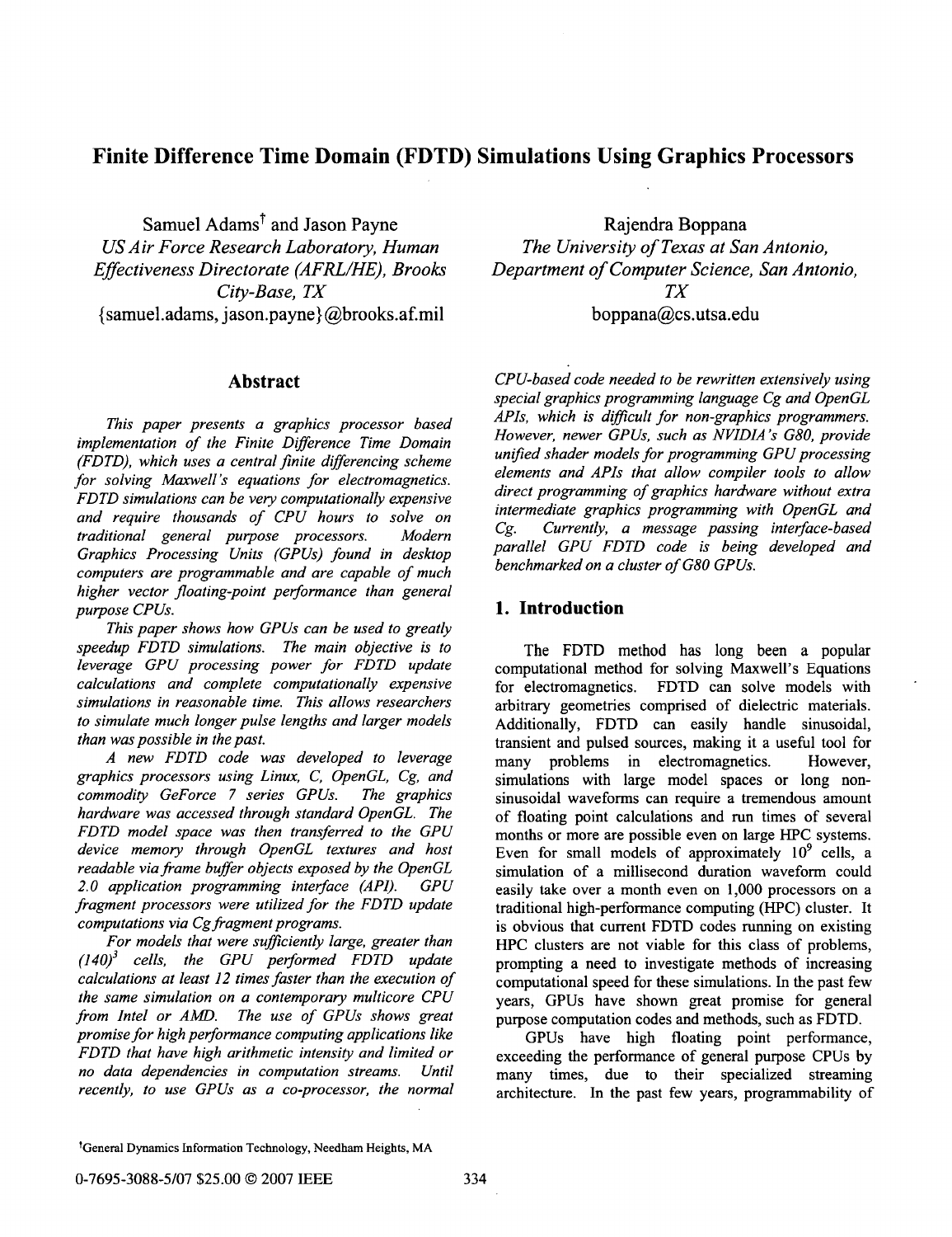GPUs and increased floating point precision has allowed **3.** Finite Difference Time Domain GPUs to perform general purpose computations. We have developed new FDTD codes leveraging these FDTD is used to solve Maxwell's equations for commodity GPUs for performing scattered field update arbitrary model spaces. Indeed, FDTD allows us to solve computations, and for sufficiently large model space, models that would be difficult or impossible with

an overview of using GPUs for general purpose here below. computation is given. Next, a brief description of the FDTD method and a commonly used algorithm for FDTD simulations is given. Next, our GPU implementation of FDTD simulation code is described followed by performance comparison of CPU and GPU executions. Finally, conclusions and directions for further work are given. In the FDTD scheme, Maxwell's curl equations are

 $\frac{1}{101}$  a Tew years now, OI Os have been used to comp<br>general purpose computation<sup>[1]</sup>. In terms of raw floatingpoint computation capability, they are many times more powerful than general purpose CPUs and have much  $\frac{\Delta t}{t}$   $\frac{\Delta z}{t}$   $\frac{\Delta y}{t}$   $\frac{\Delta y}{t}$   $\frac{\Delta y}{t}$ higher memory bandwidth. For example, a GeForce 8800 GTX can produce 345 peak GFLOPS and has an FDTD paper by Kane Yee<sup>[3]</sup>. In particular, he introduced 86.4GB/sec memory interface, whereas an Intel Core 2 the next important FDTD concept known as the Yee 86.4GB/sec memory interface, whereas an Intel Core 2 the next important FDTD concept known as the Space Grid, shown in Figure 1. Extreme quad core processor at  $2.66$  GHz  $(1,066)$  MHz FSB) has a theoretical 21.3 peak GFLOPS and 10.7 GB/sec maximum memory bandwidth. GPUs are also Hy improving their performance at a much faster rate; GPU performance doubles every 6 months compared to 18  $\angle$  Ez. months for CPUs. **ix- ix- ix- ix- ix- ix- ix- ix- ix- ix- ix- ix- ix- ix- ix- ix- ix- ix- ix- ix- ix- ix- ix- ix- ix- ix- ix- ix- ix- ix- ix- ix- ix- ix-**

GPUs are able to achieve this high performance at the cost of generality. GPUs are optimized for data parallelism, or in other words, to execute similar 4FHy operations on large vectors or streams of data in parallel. Explicit data parallelism allows GPUs to largely exclude control logic, and data streaming with high-speed memory.  $\begin{array}{c} \n\end{array}$  Hz interfaces eliminates the need for large on-die caches.  $Hz \bigoplus^{n} E$   $\bigotimes^{n} E$ This frees up much of the GPU's die surface for computational units in exchange for large caches and  $Ex \bullet$ complicated control logic; in the case of the GeForce **x** 8800 GTX, there are 128 stream processors on the die. Data parallelism also requires computation streams to not  $H_X$ intercommunicate or share memory, and branching logic is allowed only at high performance costs. Since data is **Hy** streamed and not maintained in cache, it is also important that there is sufficient arithmetic intensity, or in other **Figure 1. Yee's space-grid model** words, enough computation per word fetched to mask the memory latency. Due to these restrictions, many The key features to the Yee Space Grid relate to the latency. traditional algorithms cannot be directly ported to run on staggering of the E and H fields. The E and H field are<br>streaming architectures but for algorithms that are data staggered to one another with respect to time by o streaming architectures, but for algorithms that are data staggered to one another with respect to time by one half<br>narallel and are arithmetically intense great speed up can of the time step. E and H are centered in space parallel and are arithmetically intense, great speed up can be achieved.<br>
be achieved.<br>
each E field component is surrounded by 4 H field

achieved speedup of many times.<br>analytical methods. FDTD is a direct time-domain The rest of the paper is organized as follows. First, solution to Maxwell's curl equations<sup>[2]</sup>, which are given

$$
\frac{\partial \overline{E}}{\partial t} = \frac{1}{\epsilon} \nabla \times \overline{H} - \frac{1}{\epsilon} (\overline{J}_{source} + \sigma \overline{E})
$$

$$
\frac{\partial \overline{H}}{\partial t} = -\frac{1}{\mu} \nabla \times \overline{E} - \frac{1}{\mu} (\overline{M}_{source} + \sigma^* \overline{H})
$$

first scalarized into their x, y, and z field components. 2. GPUs for General Purpose Computation<sup>Then, centered finite difference expressions are used to</sup> approximate the spatial and time derivatives. Below is For a few years now, GPUs have been used for the resulting x-directed H field equation; the other 5 field  $\frac{1}{2}$  components are similar.

$$
\frac{H x_{i,j,k}^{n+1/2}-H x_{i,j,k}^{n+1/2}}{\Delta t}=\mu\Bigg[\frac{E y_{i,j,k+1/2}^n-E y_{i,j,k-1/2}^n}{\Delta z}-\frac{E z_{i,j+1/2,k}^n-E z_{i,j-1/2,k}^n}{\Delta y}-\Big(M_{\text{source}}+\sigma^*H x_{i,j,k}^{n-1/2}\Big)\Bigg]
$$



components and vice versa.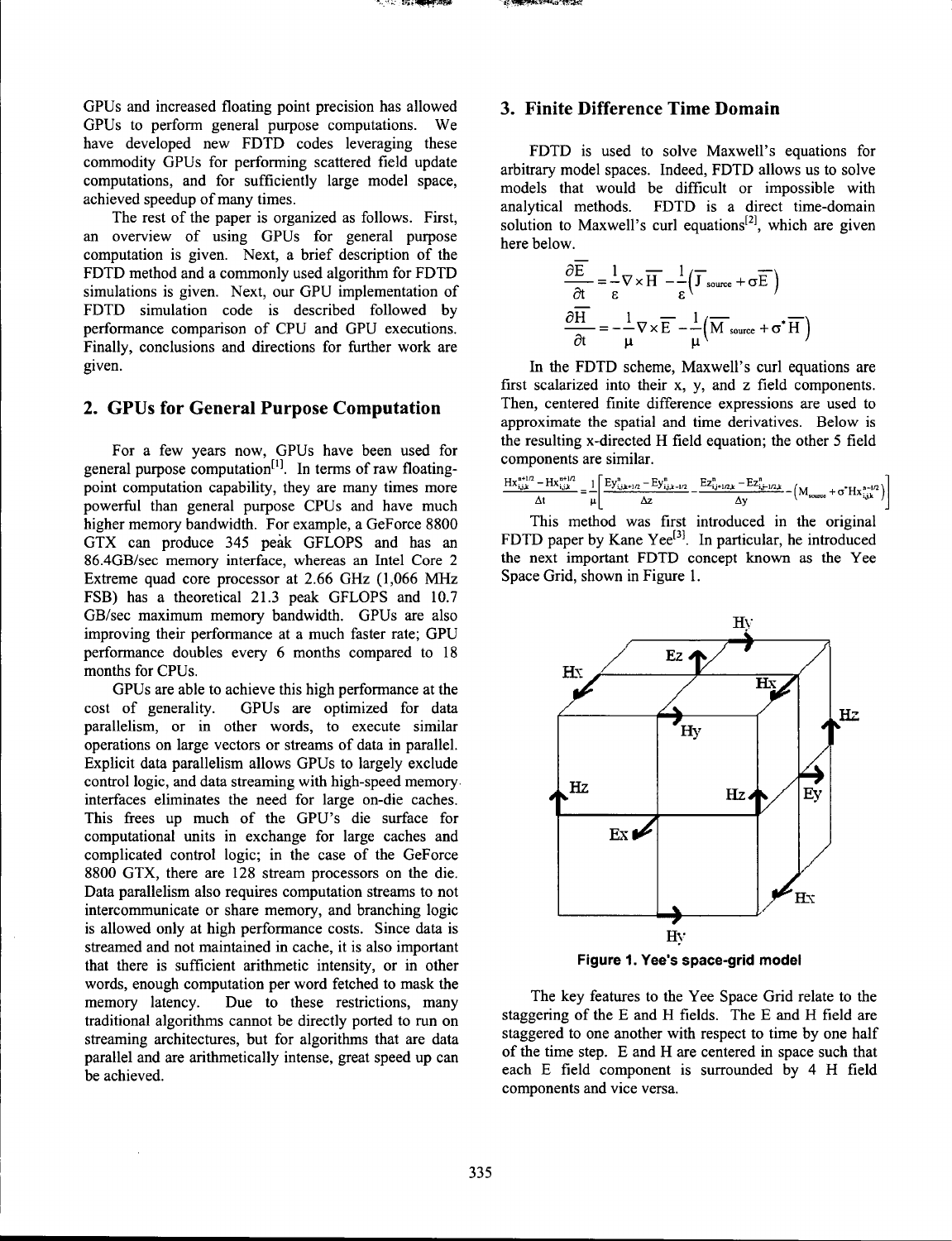The FDTD algorithm solves Maxwell's equations by first performing the **E** field update equations for each **5. GPU** Implementation voxel at time step n, and then performing the H field update equations for each voxel at time step  $n+1/2^{[4]}$ . The time resolution of the simulation is determined by the arithmetically intense, thus making them a good candidate model's spatial resolution, and the number of time steps is for execution on a GPU. The same E and H update determined by the waveform and duration of the source computations occurs for every cell in the model space

grid. Each cell in the grid is assigned a material type that (FLOPS), enough to mask memory latency on most has corresponding dielectric properties, and stores the x, GPUs. y, and z components for both the E and H field initialized The initial GPU FDTD code was implemented in C to 0. After initializing the model space, the basic FDTD and Cg for GeForce 7 series based GPUs, which have

```
for(k = 0; k < z_dim; k++){<br>for(j = 0; j < y_dim; j++){<br>for(i = 0; i < x_dim; i+
       \overline{\phantom{a}}}
```
loops for E and H field updates. Individual voxel updates implementation is as follows: (performed by the computations in the inner two loops) are independent and can be executed in parallel. The computational complexity and memory requirements **5.** Results during execution can be estimated as follows.

number of field components that are updated in a 3D Linux 2.6 kernel, compiled with GCC 4.1 with "-O3" and implementation. The field update calculations are as architecture specific flags, and Cg 1.5. The CPU and described in the previous section, and can be reduced to GPU specifications are as listed in Table 1. 21 floating point operations per component per cell for an We used execution time and overall rate of floating anisotropic three-dimensional (3D) model space. point operations per second as the performance metrics.

The factor 6 in the above expression refers to number

**4. Basic FDTD Algorithm** bytes used to represent a floating-point number, and 1 byte used to indicate the material type of the cell.

FDTD update calculations are both data parallel, and being modeled. satisfying the required data parallelism, and each update The problem space is stored in a three dimensional is at least 18 FLoating-point Operations per Second

algorithm used is shown in Figure 2. distinct vertex and fragment processors. E and H fields were stored on device memory as 32 bit floating point for(n = 0; n < time\_steps; n++){ red-green-blue (RGB) two-dimensional (2D) textures.<br>
/\* e field updates \*/ The RGB color channels were used to store the X Y and The RGB color channels were used to store the X, Y, and Z field components. A half precision luminance texture for (i = 0; i **<** x dim; i++) **{** was stored as a pointer stream to store the material types update  $e_x[i][j][k]$  in the model space. In both of these cases, the 3D volume<br>update  $e_y[i][j][k]$  in the model space. In both of these cases, the 3D volume update e<sub>x</sub> [1] **[j]** [k] m intermodel space. In both of these cases, the 3D volume<br>update e<sub>x</sub> [1] [j] [k] was flattened into a 2D textures and is accessed via a dot update  $e_2$ [i] [j] [k] product based 3D to 2D textures and is accessed 3D to 3D and  $\frac{1}{2}$  and  $\frac{1}{2}$  and  $\frac{1}{2}$  and  $\frac{1}{2}$  and  $\frac{1}{2}$  and  $\frac{1}{2}$  and  $\frac{1}{2}$  and  $\frac{1}{2}$  and  $\frac{1}{2}$  and  $\frac{1}{2}$  product based 3D to 2D address translation<sup>[1]</sup>. This allows the entire 3D space to be updated in one render  $\left\{\begin{array}{ccc} \uparrow & \downarrow & \downarrow \\ \uparrow & \downarrow & \downarrow \end{array}\right.$  field updates  $\left\{\begin{array}{ccc} \downarrow & \downarrow & \downarrow \\ \downarrow & \downarrow & \downarrow \end{array}\right.$  field updates  $\left\{\begin{array}{ccc} \downarrow & \downarrow & \downarrow \\ \downarrow & \downarrow & \downarrow \end{array}\right\}$  $f \circ n$  filled updates  $\circ$  for (k = 0; k < z\_dim; k++) { corruption. The material type pointer stream was used for (k = 0; k < z\_dim; k++) {  $f(x) = 0;$   $f(x) = 0;$   $f(x) = 0;$   $f(x) = 0;$   $f(x) = 0;$   $f(x) = 0;$   $f(x) = 0$ .  $for (j = 0; j < y \leq x \leq d \text{ in } j++)$  {<br>  $for (i = 0; i < x \leq d \text{ in } j++)$  {<br>  $for (i = 0; i < x \leq d \text{ in } j++)$  {<br>  $\qquad \qquad \text{E and H scattered field update calculations were}$ <br>  $converted to fragment programs written in Cg. The$ update h\_x[i] [j][k] converted to fragment programs written in Cg. The update h y[i][k] update  $\lim_{n \to \infty} I(x)$  [i] [k]  $\lim_{n \to \infty} I(x)$  update shader programs took the E and H fields stored in textures as inputs and Frame Buffer Objects (FBOs) are used as render target outputs. The computation for each Figure 1.1 update shader program is initiated by rendering a quad.  $\overline{F}$  2. High-level overview of FDTD algorithm Between each time step, input memory and output  $\overline{F}$ memory on the device is swapped providing a feedback Most of the execution time is spent in the nested  $\frac{loop \text{ and avoiding the performance penalty of pushing data across the system bus}^{[5]}$ . The basic GPU FDTD

Computational Complexity & Number of time steps **x** Number of cells **x 6x** Operations/update For our performance testing, we benchmarked a The factor 6 in the above expression represents the variety of GPUs and CPUs. All tests were run with a

Memory required  $\propto$  **x** Number of cells  $\times$  6  $\times$  Constant For our tests, FLOPS are calculated by multiplying the 63 floating point operations per cell per time step by the In the factor 6 in the above expression refers to number<br>of cells in the model and by the number of total<br>time steps, and then dividing by the total execution time<br>time steps, and then dividing by the total execution time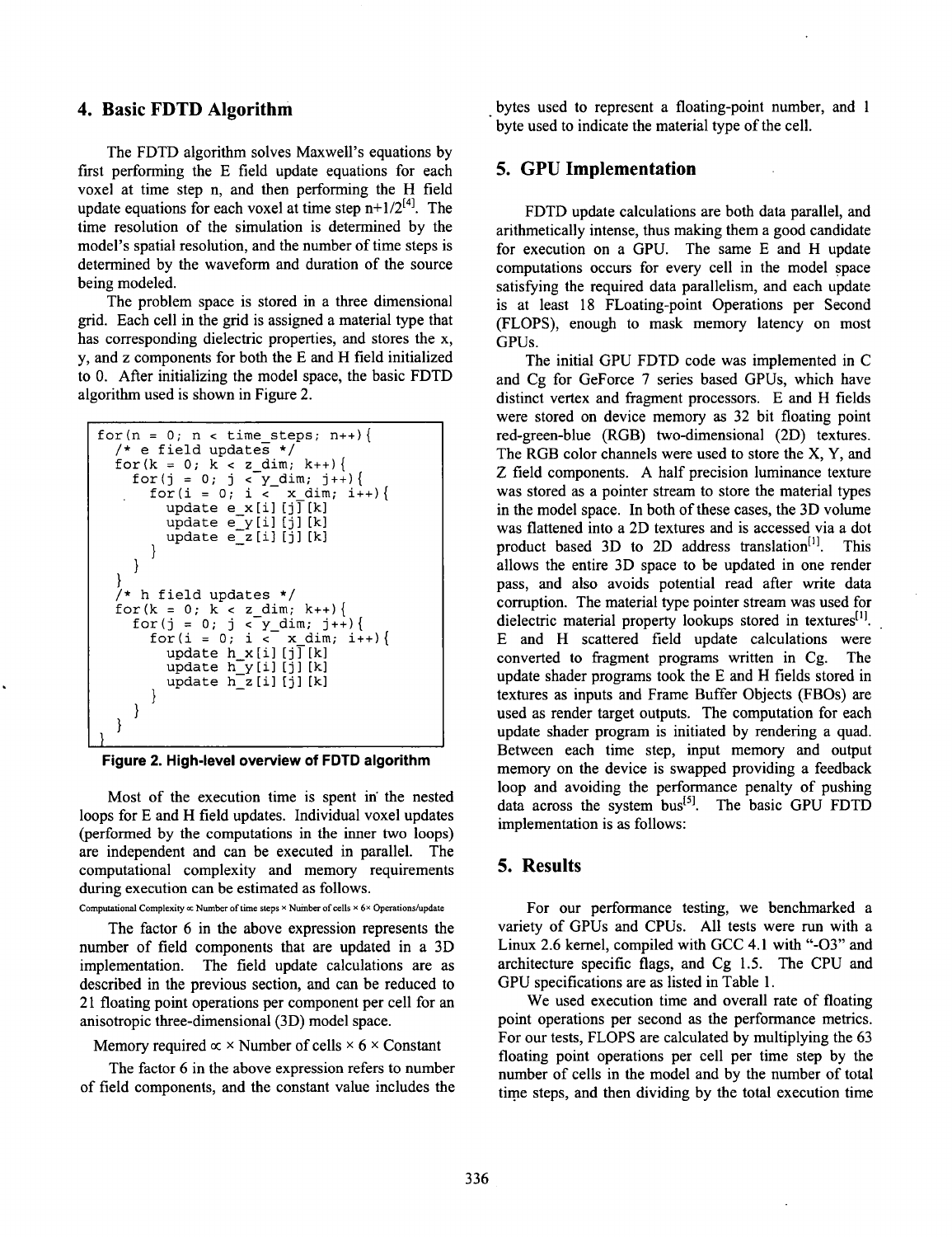of the program including initialization. Steady state amortized over many iterations (>1,000) and approaches performance is achieved when the initialization cost is zero per iteration (as is shown in Table 2).

|                            | <b>GPUs</b>                     |                                             |                                                  | <b>CPUs</b>         |                |                |
|----------------------------|---------------------------------|---------------------------------------------|--------------------------------------------------|---------------------|----------------|----------------|
|                            | <b>GeForce</b><br>8800 GTX      | GeForce 7800<br>GS                          | GeForce Go<br>7400                               | Core 2 Duo<br>T7600 | Opteron<br>890 | Opteron<br>270 |
| Clock Speed                | 575 MHz                         | 440 MH <sub>z</sub>                         | 400 MHz                                          | 2.33 GHz            | $2.8$ GHz      | $2.0$ GHz      |
| Processing<br>Elements     | 128 Stream<br><b>Processors</b> | 22 (6 Vertex,<br>12 Fragment)<br>Processors | 8 (4 Vertex, 4<br>Fragment)<br><b>Processors</b> | 2 Cores             | 2 Cores        | 2 Cores        |
| Memory<br><b>Bandwidth</b> | 86.4 GB/s                       | 38.4 GB/s                                   | $7.2$ GB/s                                       | $3.8$ GB/s          | $6.4$ GB/s     | $6.4$ GB/s     |
| <b>Street Price</b>        | \$550                           | \$170                                       | \$65                                             | \$650               | \$1500         | \$230          |

### **Table 1. GPU and CPU Specifications**

Table 2. **GPU** and **CPU** FDTD Performance

|                                                           | <b>GPUs</b>                               |                                                |                                                  | <b>CPUs</b>                                        |                                    |                          |  |
|-----------------------------------------------------------|-------------------------------------------|------------------------------------------------|--------------------------------------------------|----------------------------------------------------|------------------------------------|--------------------------|--|
|                                                           | <b>GeForce</b><br>8800 GTX<br>(0.575 GHz) | <b>GeForce</b><br><b>7800 GS</b><br>(0.44 GHz) | <b>GeForce</b><br>Go 7400<br>$(0.4 \text{ GHz})$ | Core 2 Duo<br><b>T7600</b><br>$(2.33 \text{ GHz})$ | Opteron 890<br>$(2.8 \text{ GHz})$ | Opteron 270<br>(2.0 GHz) |  |
| Steady-state<br>performance<br>(MFLOPs)                   | 33,959.76                                 | 5,365.90                                       | 980.84                                           | 170.95                                             | 173.74                             | 79.12                    |  |
| Initialization penalty for<br>$1403$ model(s)             | 7.41                                      | 12.31                                          | 1.77                                             | negligible                                         | negligible                         | negligible               |  |
| Minimum model size<br>required for maximum<br>performance | 100 <sup>3</sup>                          | 150 <sup>3</sup>                               | $140^{3}$                                        | $10^3$                                             | $10^3$                             | 10 <sup>3</sup>          |  |
| Largest possible model<br>size                            | $220^3$                                   | 150^3                                          | $140^{3}$                                        | 420^3                                              | 1760^3                             | 690 <sup>3</sup>         |  |
| Speedup vs. Opteron<br>270 (times faster)                 | 429.20                                    | 67.82                                          | 12.40                                            | 2.16                                               | 2.20                               | 1.00                     |  |

The initial GPU accelerated FDTD written in C and GPU, but as the number of iterations increase, this Cg showed speedup many times faster than the traditional initialization cost is amortized. Since typical FDTD FDTD algorithm executed on the CPU in almost all cases. simulations require tens of thousands of iterations to Generally if the model space was large enough to keep the produce results, our GPU implementation produces fragment processors busy, the GPU version was always significant speedup over the CPU implementation in several times faster, even for the slowest seven series almost all cases except very small model sizes. Our GPU tested, the GeForce Go 7400. For models that are experimental results, given in Figure 4, shows that the not big enough to saturate the GPUs fragment processors, GeForce 8800 GTX is 429 times faster than the base the GPUs would run slower than on the CPU. Therefore, CPU, the Opteron 270, once steady state is achieved, and using the GPU results in a faster execution time, if the is faster in almost all cases except for very small models FDTD model is large enough; however, due to the and iterations. efficient scheme of packing a 3D model space into a 2D texture, speedup greater than one was observed at model **6. Ongoing Research** spaces of only **83** given 1,000 iterations or more on the GeForce 8800 GTX. Another interesting observation is that with a small number of iterations, one can clearly see the past few months, great strides have been made<br>that with a small number of iterations, one can clearly see to allow the GPU to be used as a general purpose the performance penalty in initializing the streams on a